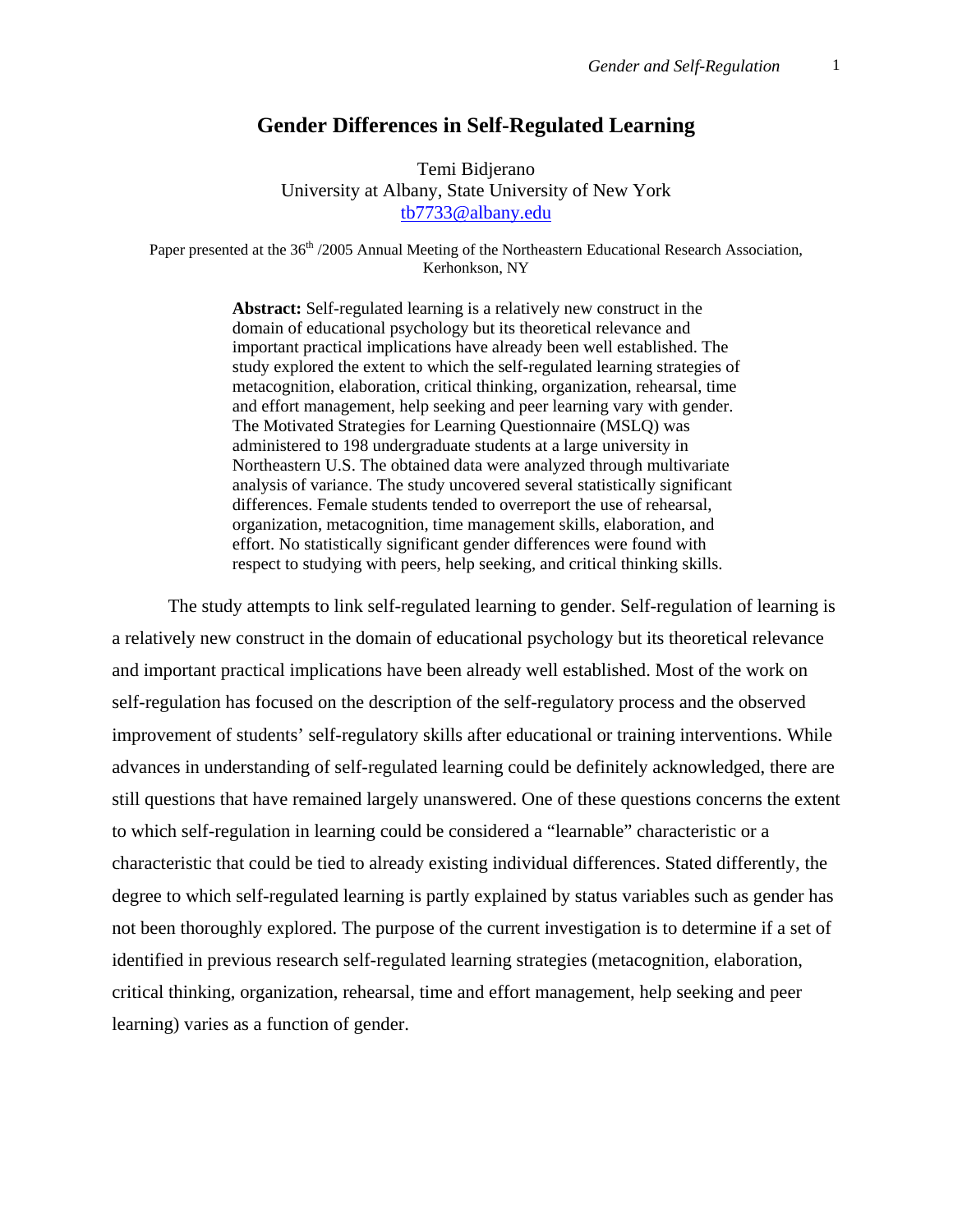## *Self-regulated learning defined*

Self-regulated learning has become a popular construct in education and educational psychology in the recent years. Several models of self-regulated learning have been proposed, the majority of which stem from Bandura's (1986) socio-cognitive theory of human functioning. An underlying assumption of Bandura's theory is that people are proactive, self-determined and self-regulating entities, rather than passive and shaped by their surroundings (Pajaras & Valiante, 2002). The self-regulated learning theories of Zimmerman (2000) and Pintrich (2000) represent the most prominent continuation of Bandura's theoretical paradigm.

According to Zimmerman et al.(1997) self-regulated learning can be described as a cyclical and multi-componentional process. Zimmerman (2000) hypothesizes that there are three related phases: a forethought, a performance, and a self-reflection phase. Self-regulation of learning is conceptualized as encompassing skills such as: setting goals for learning; applying strategies for accomplishing those goals; monitoring one's performance; and restructuring one's environment in order to attain one's goals (Zimmerman, 1995; Zimmerman & Schunk, 2001). The process is considered cyclical because feedback obtained from prior learning experience is used to make adjustments to goals and strategies for subsequent learning endeavors (Puustinen & Pulkkinen, 2001). Research in support of Zimmerman's theory has found that self-regulating learners set proximal attainable goals; are not performance but learning oriented; have an understanding that different learning tasks require different strategies; use the most appropriate strategies effectively; possess high self-efficacy; control their performance through strategies such as imaginary, self-instruction, and attention focusing; are able to observe the intermediate outcomes of their learning process; are able to accurately attribute the outcome of learning to the causes of performance; and finally, are open to adapt their learning strategies to the immediate requirements of each particular learning situation (Zimmerman & Schunk, 2001).

The theory of self-regulation proposed by Pintrich (1995) shares common features with Zimmerman's theory. Pintrich(1995) characterizes self-regulated learning as incessant adjustment of one's cognitive activities and processes to the demands of a particular learning situation (Pintrich et al, 1991). Self-regulated learning is assumed to follow a time ordered sequence consisting of four phases: forethought, monitoring, control and reflection. Each phase includes a number of distinctive self-regulatory activities which represent four general domains: cognitive, motivational and affective, behavioral and contextual. Similarly to Zimmerman,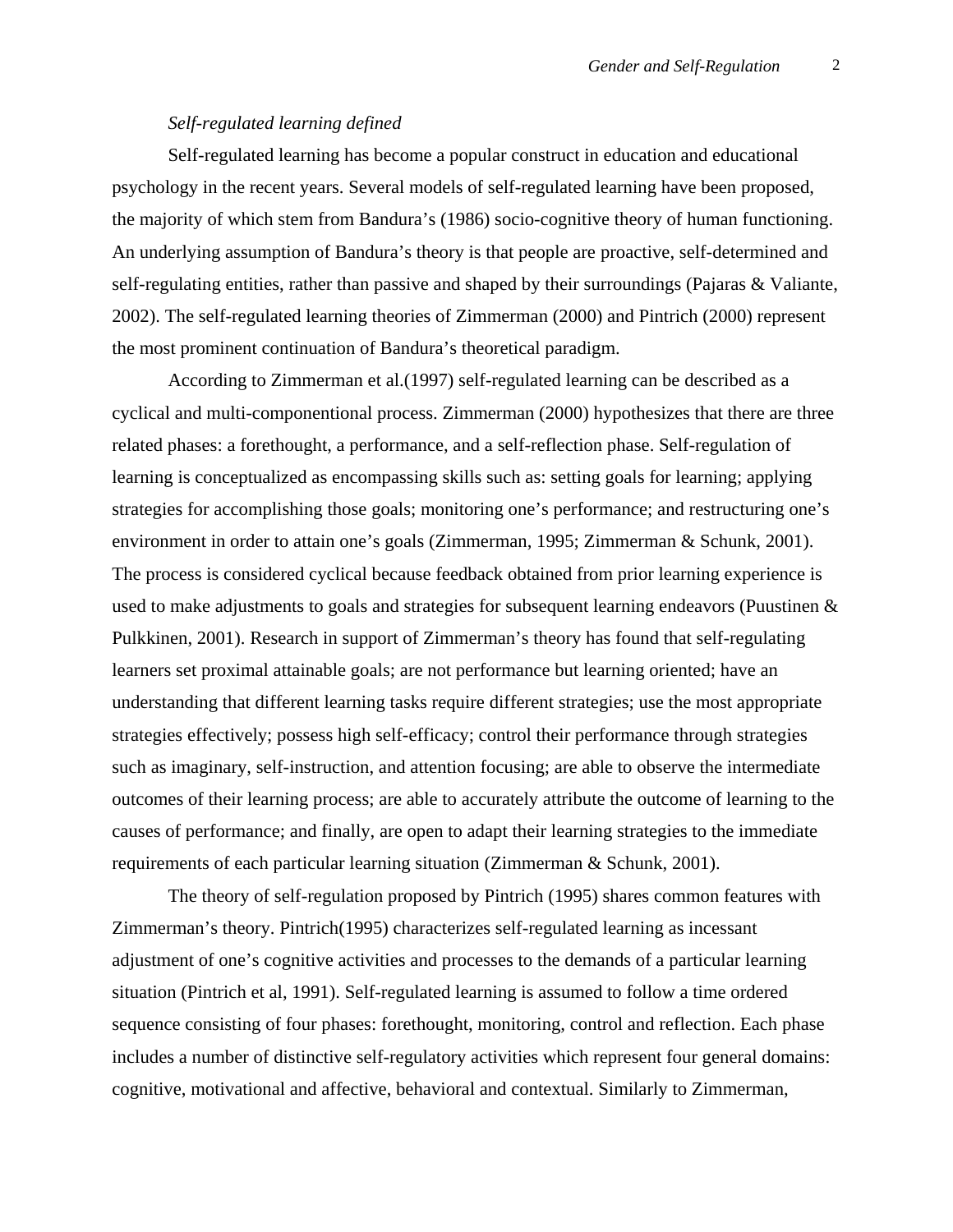Pintrich (2000) emphasizes that the role of planning and goal setting (mastery or performance oriented) is critical in self-regulated learning.

In most of the advanced theories of self-regulated learning, self-regulation in academic setting has been conceived as a malleable process, rather than unchangeable and genetically rooted. Pintrich (1995) posited, for example, that students are able to learn to self-regulate in academic settings through self-reflection and experience. Therefore, it is incumbent upon parents and teachers to cultivate these skills in students from a very early age (Coppola, 1995). Numerous training and intervention studies have lent support to the conceptions that selfregulation can be successfully taught to students of all grade level and the skills acquired through self-regulated learning lead to notable improvement in student academic performance (Zimmerman & Schunk, 2001). However, the idea that some of the self-regulatory processes could be related to already existing individual differences has not been as frequently pursued in research as training and intervention studies.

## *Gender differences in self-regulated learning*

A handful of studies dealing explicitly with gender differences in self-regulated learning was identified. Although the studies tend to consistently point to the presence of some gender differences, the trend of the findings remain inconclusive.

In a qualitative investigation, by the means of interviews with 5, 8, and 11 graders Zimermann and Martinez-Pons (1990) examined whether genders can be differentiated with respect to the use of 14 self-regulatory learning strategies. The authors discovered that girls tend to employ self-monitoring, goal setting, planning and structuring of their study environment much more often than boys. Pokay and Blumenfeld (1990) reported that, as compared to high school boys, high school girls use more metacognitive, cognitive and subject specific selfregulatory strategies. Similarly, Wolters (1999) established that female students use more learning strategies than boys. Niemivirta (1997) also found gender differences favoring girls; female students tended to use less superficial learning strategies such as rote memorization than male students.

The study of self efficacy – the most frequently examined component of self-regulation has produced mixed and contradictory findings. Wigfield, Eccles and Pintrich (1996) found that whereas in elementary school years boys and girls are equally confident in their mathematics knowledge and skills, as they progress through the educational system, gender difference in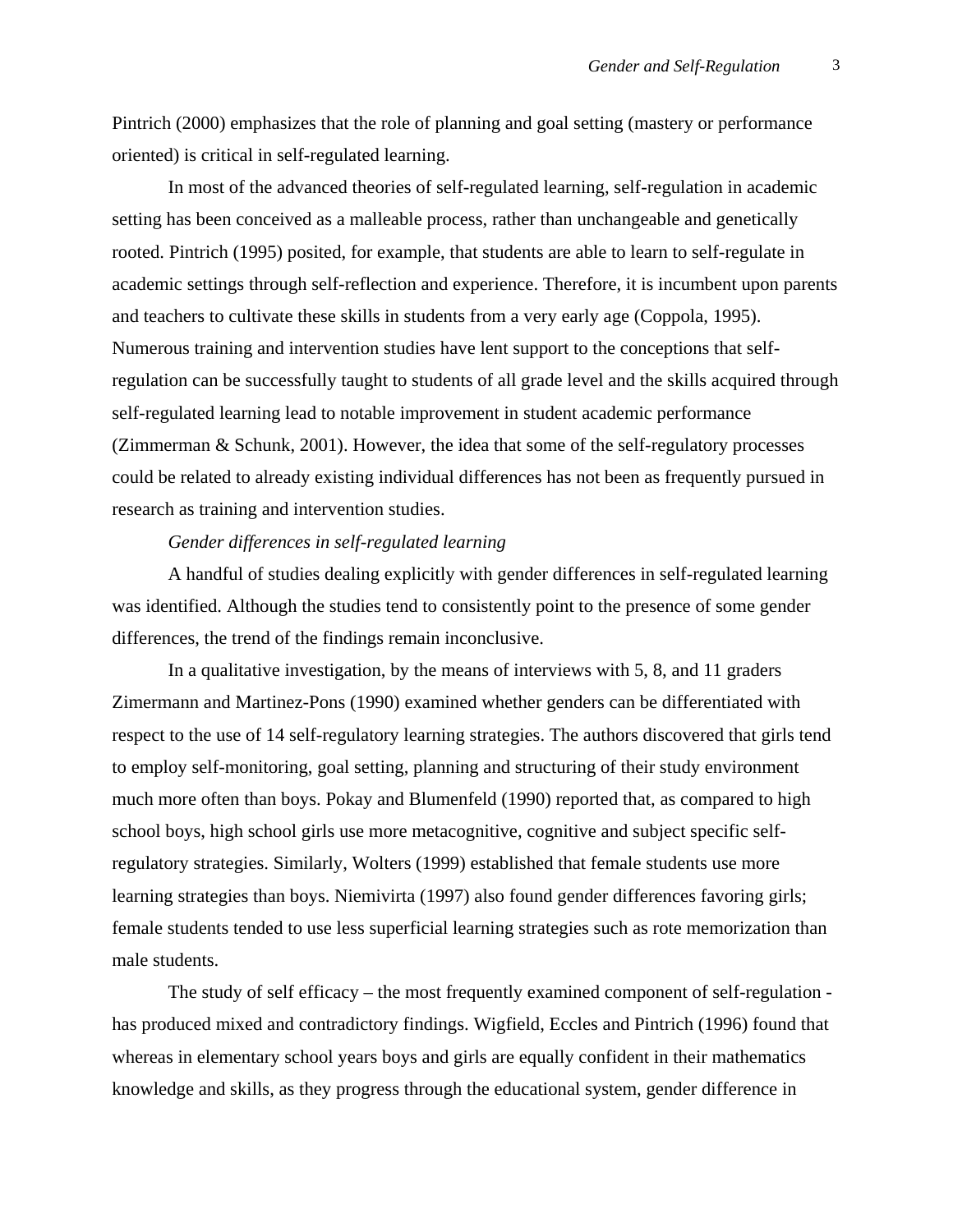mathematics self-efficacy begin to emerge such as male students begin to rate themselves as more self-efficacious than female students. In contrast, Zimermann and Martinez-Pons (1990) found no gender differences in mathematics self-efficacy. With respect to verbal self-efficacy, however, the authors uncovered gender differences favoring male students.

# *Scope of the study*

The present study was motivated by the need for more research on gender and its role in self-regulated learning. The purpose of the paper was to determine whether self-regulatory learning strategies differ as a function of gender. The study focused on nine self-regulatory skills which were identified by Pintrich et al.(1993) and, as reported by the authors, were based on a general model of learning and information processing. These self-regulatory strategies are grouped in three broad categories: cognition, metacognition, and resource management. Brief definitions of the concepts are provided below.

Four learning strategies constitute the cognitive area of self-regulatory skills. These are rehearsal, organization, elaboration and critical thinking skills. *Rehearsal*, the most basic learning strategy for processing of information, represents a verbal repetition of a material with the goal of memorization. *Elaboration,* a higher order learning skills, is operationally defined as paraphrasing and summarizing. *Organizations* include strategies such as outlining, taking notes and connecting different aspects of the material studied. The learning strategy of *critical thinking*, as the name implies, consists of critical evaluations of ideas and application of knowledge to new situations (Pintrich et al., 1993). *Metacognition* is often considered a central component of self-regulated learning. It is defined as the individual's awareness, knowledge and control exercised over cognitive processes (Pintrich et al., 1991). Finally, the resource management category of self-regulatory strategies include managing time and study environment, effort management, peer learning and help seeking. *Management of time and study environment* refers to choosing a physical environment conducive to learning, which is free of distractions and allows the student to stay focused on the task at hand (Zimmerman & Risemberg, 1997). The strategy of *effort regulation* is close in meaning to volition and include an ability to deal with seatbacks and failure in the process learning; allocating more effort to unsuccessfully performed tasks (Chen, 2001). *Peer learning* is using a study group or friends to help learn and help seeking refers to looking for help form others – peers and instructors – in event of encountered learning difficulties (Pintrich et al., 1993).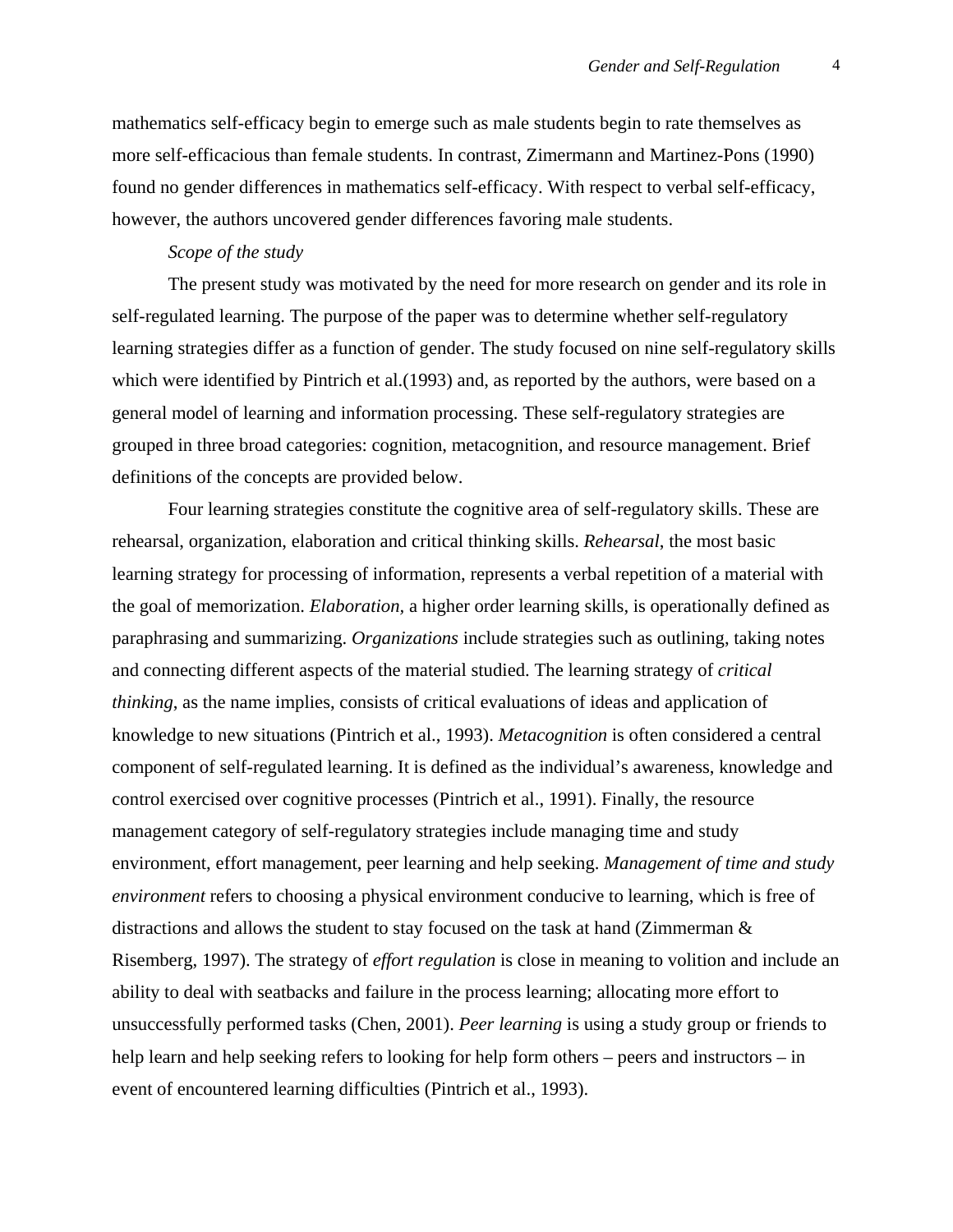#### Method

### *Participants*

A total of 198 undergraduate students enrolled in 10 basic Education courses at a large university in Northeastern US were recruited for participation in the study. Seventy eight (39%) of the participating students were male and 120 (61%) were female. Less than 2% of the participants were international students.

## *Instrument*

 The Motivated Strategies for Learning Questionnaire (MSLQ) was used for the purposes of the study. The MSLQ was developed by Pintrich, Smith, Garcia and MicKeachie (1993) as a measure of self-regulated learning and is one of the most widely used self-regulation questionnaires both nationally and internationally. It consists of 81 questions designated to capture two broad dimensions of self-regulation: motivation and learning strategies. Responses are provided on a 7-point continuous Likert type scale anchored by 1 (not at all true of me) and 7 (very true of me). The motivation section of the questionnaire consists of six subscales and the learning strategies section consists of nine subscales. Since the interest in the study was in metacognitive, cognitive and management skills and their relationship with gender only the 9 self-regulatory subscales of the questionnaire were used. These subscales were: Metacognition (representing the metacognitive construct of self-regulation); Elaboration, Critical thinking, Organization and Rehearsal (representing the cognitive aspect of the self-regulated learning); and Environment and Time management, Effort management , Peer learning and Help seeking (representing the management component of self-regulation). Based on the study sample, the internal consistency (Cronbach's Alpha) of the subscales ranged from .69 to .93. *Procedure* 

Prior to conducting the study institutional permission was obtained. The participants were administered MSLQ during their regular classroom time. Partial credit for completing the survey was given by some of the instructors teaching the respective courses. The data were collected over four consecutive semesters.

# Results

A one-way between subjects multivariate analysis of variance was performed on the 9 dependent variables of self-regulation skills: peer learning, help seeking, time and effort management, metacognition, organization, elaboration, critical thinking, organization, and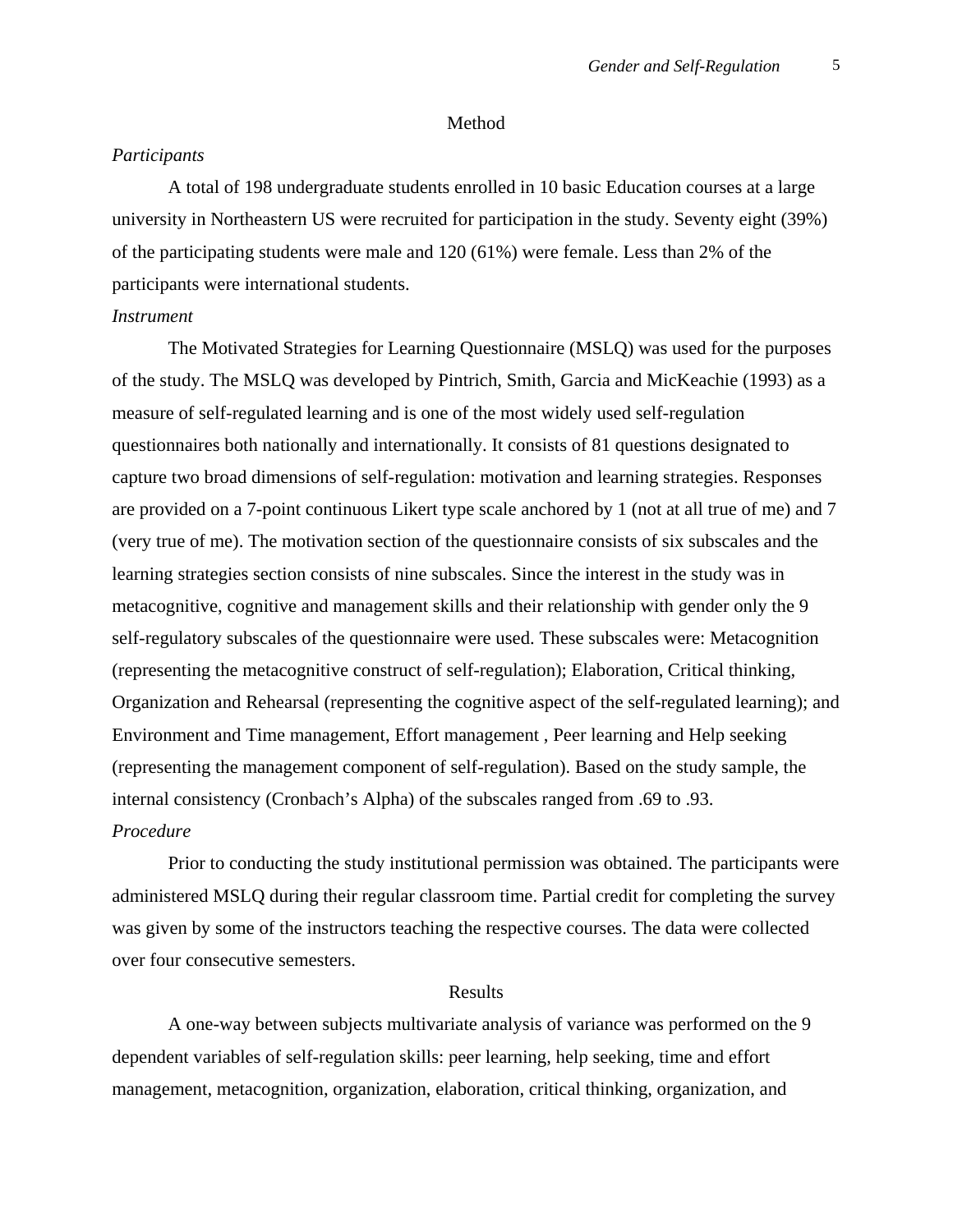rehearsal. The independent variable was gender. With the use of Wilk's criterion, the combined dependent variables were significantly affected by gender,  $F(1,188) = 2.49$ ,  $p=0.01$ . The results reflected a modest association between gender and the combined dependent variables, partial  $\eta^2$ = .12. The examination of the univariate F-tests revealed that female and male undergraduate students mostly deferred with respect to use of rehearsal  $F(1,188) = 14.10, p<.001$ ; organization  $F(1,188) = 12.63$ ,  $p < .001$ ; metacognition  $F(1,188) = 5.91$ ,  $p < .02$ ; time management skills  $F(1,188) = 6.719$ ,  $p<.01$ ; elaboration,  $F(1,188) = 7.635$ ,  $p<.01$ ; and effort  $F(1,188) = 5.667$ ,  $p<.02$ . No statistically significant differences were found with respect to studying with peers  $F(1,188) = 1.324$ ,  $p > 0.05$  help seeking  $F(1,188) = 2.400$ ,  $p > 0.05$ , and critical thinking skills  $F(1,188) = 2.565, p > 0.05.$ 



#### Conclusion

The purpose of the study was to investigate gender differences in the use of self-regulated learning strategies. The study uncovered robust gender differences in the use of six strategies. Female students surpassed male students in their ability to use rehearsal, organization, metacognition, time management skills, elaboration, and effort. In addition, the performed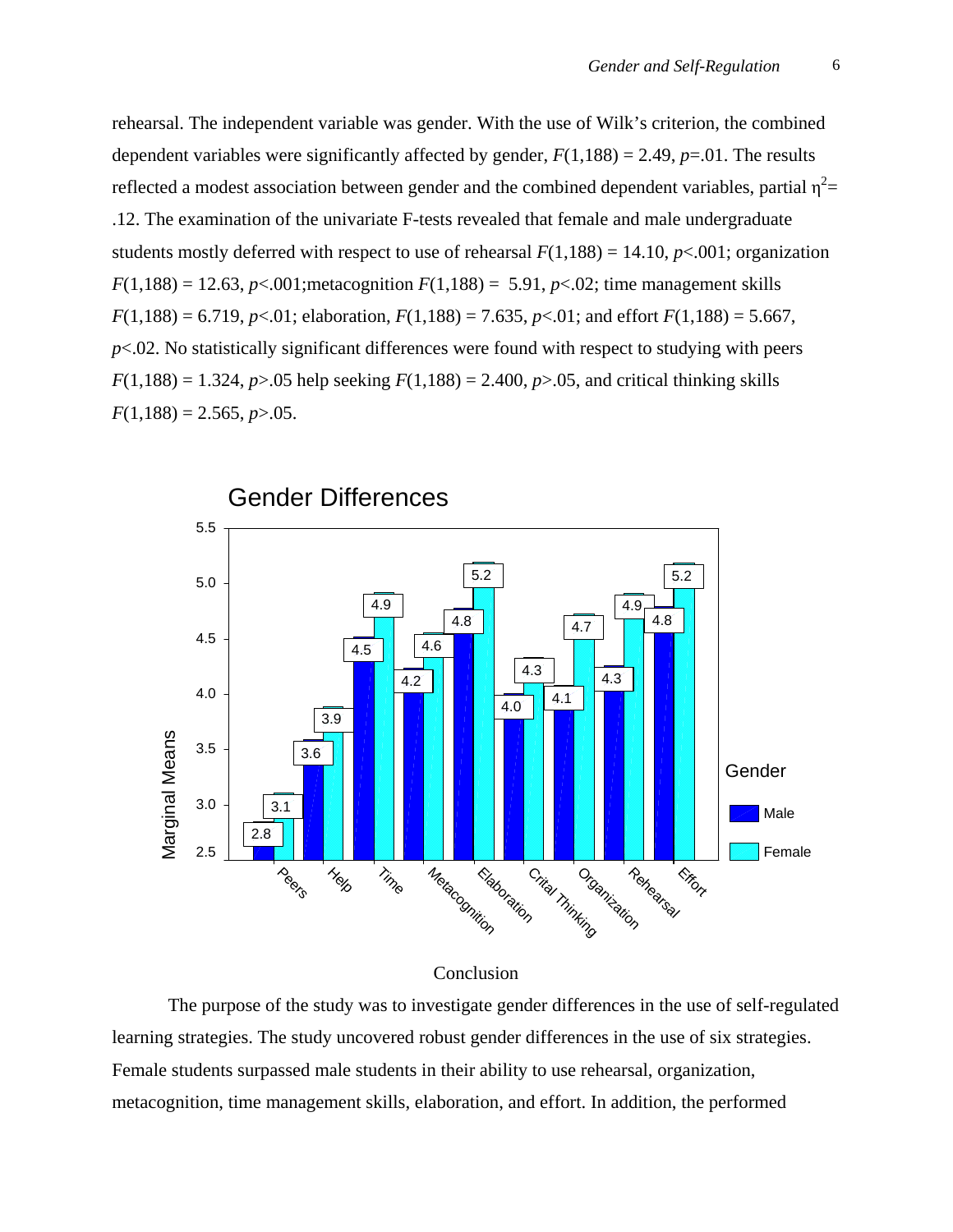multivariate analysis revealed that undergraduate female and male students differed mostly with respect to the use of the strategies of rehearsal and organization. The analysis did not indicate statistically significant differences regarding help seeking, peer learning, and critical thinking skills.

Several alternative explanations of the study findings can be espoused.

The results of the study might reflect the fact that male and female students demonstrate differential propensity to using these strategies in their learning. The results of the study are consistent with findings from previous research demonstrating that female students tend to surpass male students in terms of strategy use (e.g. Niemivirta,1997; Pokay & Blumenfeld, 1990; Zimermann & Martinez-Pons; 1990; Wolters, 1999).

Another possibility could be that female undergraduate students might have been more reflective upon their learning experiences and consequently more aware of the strategies they consistently use in the process of learning. They might have also demonstrated a greater willingness to report of the use of these strategies.

The results, might as well suggest that the representatives of the two genders, have responded differently to the questionnaire. The gender differences found might be a function of stereotypical beliefs that girls are expected to behave in a certain way in academic setting. Girls are expected to be conscientious, organized, and to skillfully manage their learning environment. This hypotheses echoes the arguments made by researchers that gender differences in "academic variables may be a function of stereotypic beliefs about gender that student hold, rather than of gender itself" (Pajaras & Valiante, 2002, p.216). Pajaras and Valiante (2002) have found that when gender role stereotypes are controlled for, gender differences in academic variables tend to be non-existent. More specifically, the authors established that gender differences in self-efficacy beliefs, an important aspect of self-regulation, disappear when gender stereotypes or the beliefs people hold about gender are taken into account. Stated differently, gender stereotypes mediate the effect of gender on self-regulatory skills.

In conclusion, the results of the study favoring female students in the use of selfregulatory learning strategies are puzzling and require further investigation. More research on the role of gender in self-regulation is needed to clarify the exact nature of the relationship between the two variables.